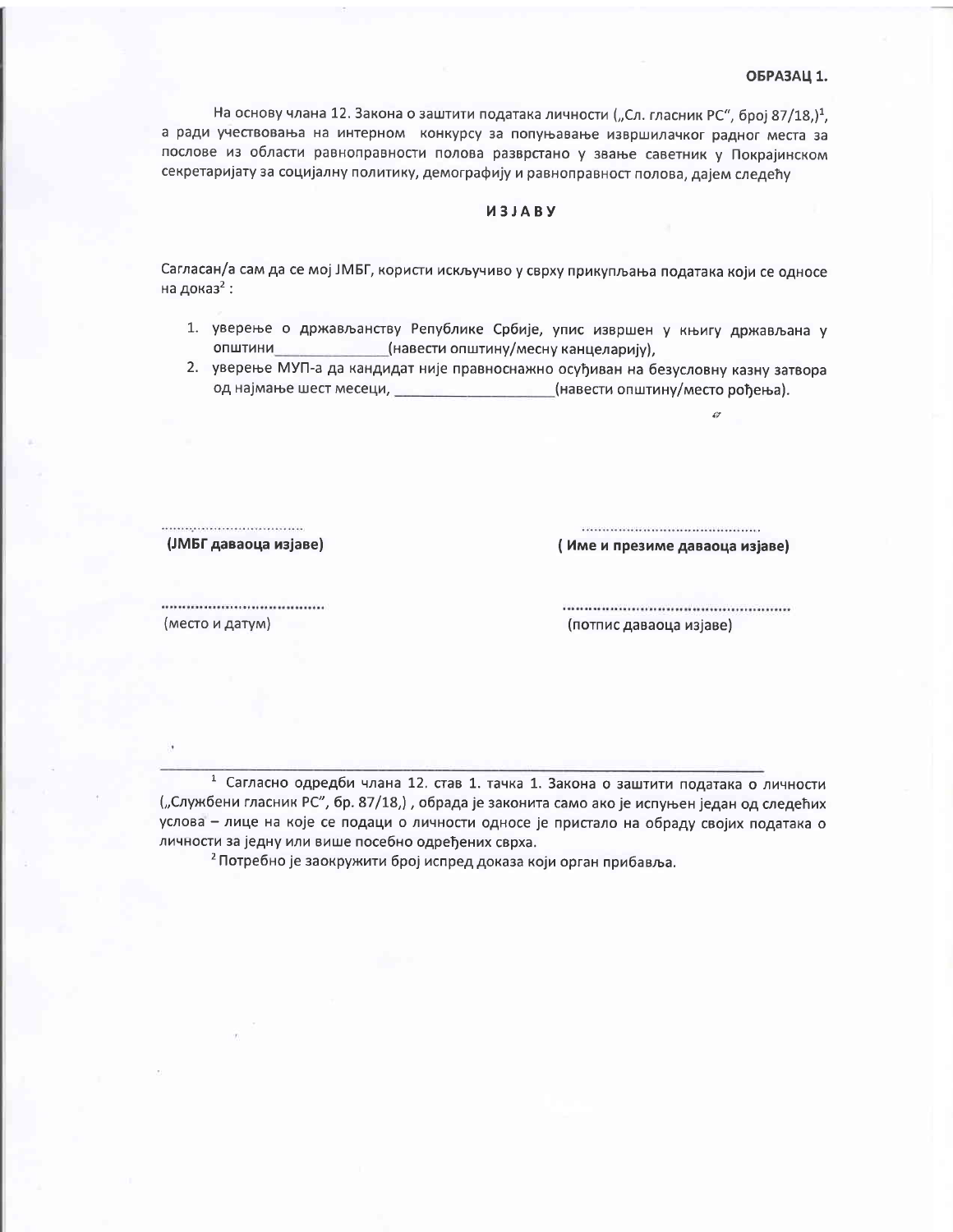## ОБРАЗАЦ 2.

На основу члана 103. став 3. Закона о општем управном поступку ("Сл. гласник РС", број 18/16 и 95/18 - аутентично тумачење)<sup>1</sup>, а ради учествовања на интерном конкурсу за попуњавање извршилачког радног места за послове из области равноправности полова разврстано у звање саветник у Покрајинском секретаријату за социјалну политику, демографију и равноправност полова, дајем следећу

## *U3JABY*

Изјављујем да ћу сам/а за потребе поступка прибавити и доставити, до истека рока за подношење пријава на наведени интерни конкурс, доказ<sup>2</sup>:

- 1. Оригинал или оверену фотокопију уверења о држављанству Републике Србије, не старије од шест месеци.
- 2. Оригинал или оверену фотокопију уверења МУП-а да нисам правноснажно осуђиван на безусловну казну затвора од најмање шест месеци - не старију од шест месеци.

(ЈМБГ даваоца изјаве)

(Име и презиме даваоца изјаве)

(место и датум)

(потпис даваоца изјаве)

1 Сагласно одредби члана 103. став 3. Закона о општем управном поступку ("Службени гласник РС", бр. 18/16 и 95/18 - аутентично тумачење), у поступку који се покреће по захтеву странке орган може да врши увид, прибавља и обрађује личне податке о чињеницама о којима се води службена евиденција када је то неопходно за одлучивање, осим ако странка изричито изјави да ће те податке прибавити сама. Ако странка у року не поднесе личне податке неопходне за одлучивање органа, захтев за покретање поступка ће се сматрати неуредним. <sup>2</sup> Потребно је заокружити број испред доказа који орган прибавља.